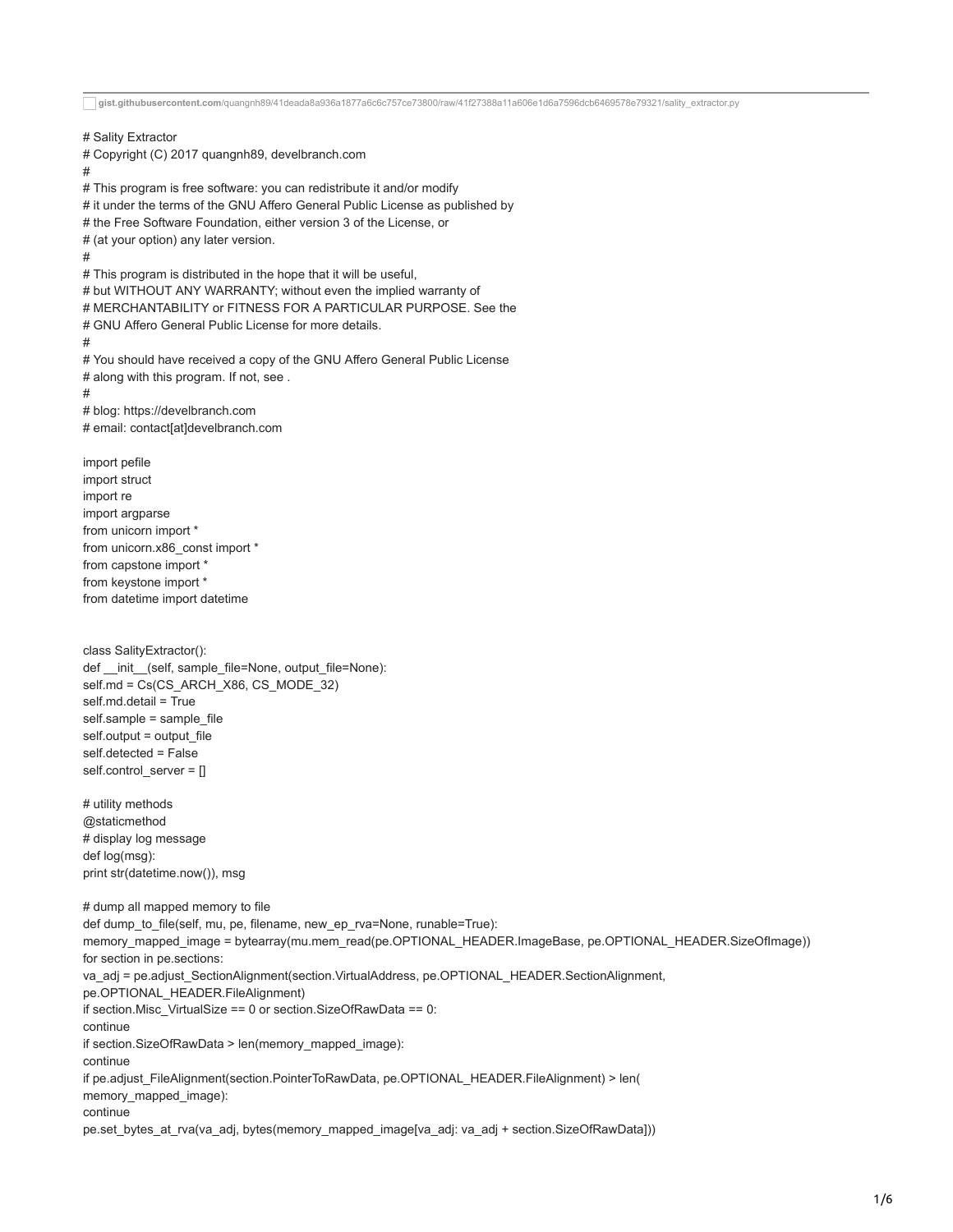pe.write(filename) # set new entrypoint if new\_ep\_rva is not None: self.log("New entry point %08x" % new\_ep\_rva) f = open(filename, 'r+b') f.seek(pe.DOS\_HEADER.e\_lfanew + 4 + pe.FILE\_HEADER.sizeof() + 0x10) f.write(struct.pack(' *if not runable: f.seek(0) f.write('mz') f.close() print ('[+] Save to file {}'.format(filename))*

*@staticmethod def assembler(address, assembly): ks = Ks(KS\_ARCH\_X86, KS\_MODE\_32) encoding, \_ = ks.asm(assembly, address) return ''.join(chr(e) for e in encoding)*

*# callback for tracing invalid memory access (READ or WRITE) # noinspection PyUnusedLocal @staticmethod def hook\_mem\_invalid(uc, access, address, size, value, user\_data): # return False to indicate we want to stop emulation return False*

*# callback for tracing fake-IAT interrupt # noinspection PyUnusedLocal def hook\_intr(self, uc, intno, user\_data): # only handle fake-IAT interrupt if intno != 0xff: print ("got interrupt %x ???" % intno) uc.emu\_stop() return eax = uc.reg\_read(UC\_X86\_REG\_EAX) dll\_name, address, name, \_ = self.import\_addrs[eax] if 'kernel32' in dll\_name.lower(): if name == 'LoadLibraryA': uc.reg\_write(UC\_X86\_REG\_EAX, 0xabababab) elif name == 'GetProcAddress': uc.reg\_write(UC\_X86\_REG\_EAX, 0xbcbcbcbc) elif name == 'VirtualProtect': uc.reg\_write(UC\_X86\_REG\_EAX, 0x1)*

*# noinspection PyBroadException # noinspection PyUnresolvedReferences def emulate\_sality\_dll(self, memory): try: pe = pefile.PE(data=memory, fast\_load=True) except: return None*

```
self.log("[+] Parse Sality DLL")
pe.parse_data_directories()
self.import_addrs = []
for entry in pe.DIRECTORY_ENTRY_IMPOR
T:
for imp in entry.imports:
nparam = 1
if entry.dll.lower() in 'kernel32.dll':
if imp.name == 'LoadLibraryA':
nparam = 1
elif imp.name == 'GetProcAddress':
nparam = 2
elif imp.name == 'VirtualProtect':
nparam = 4
```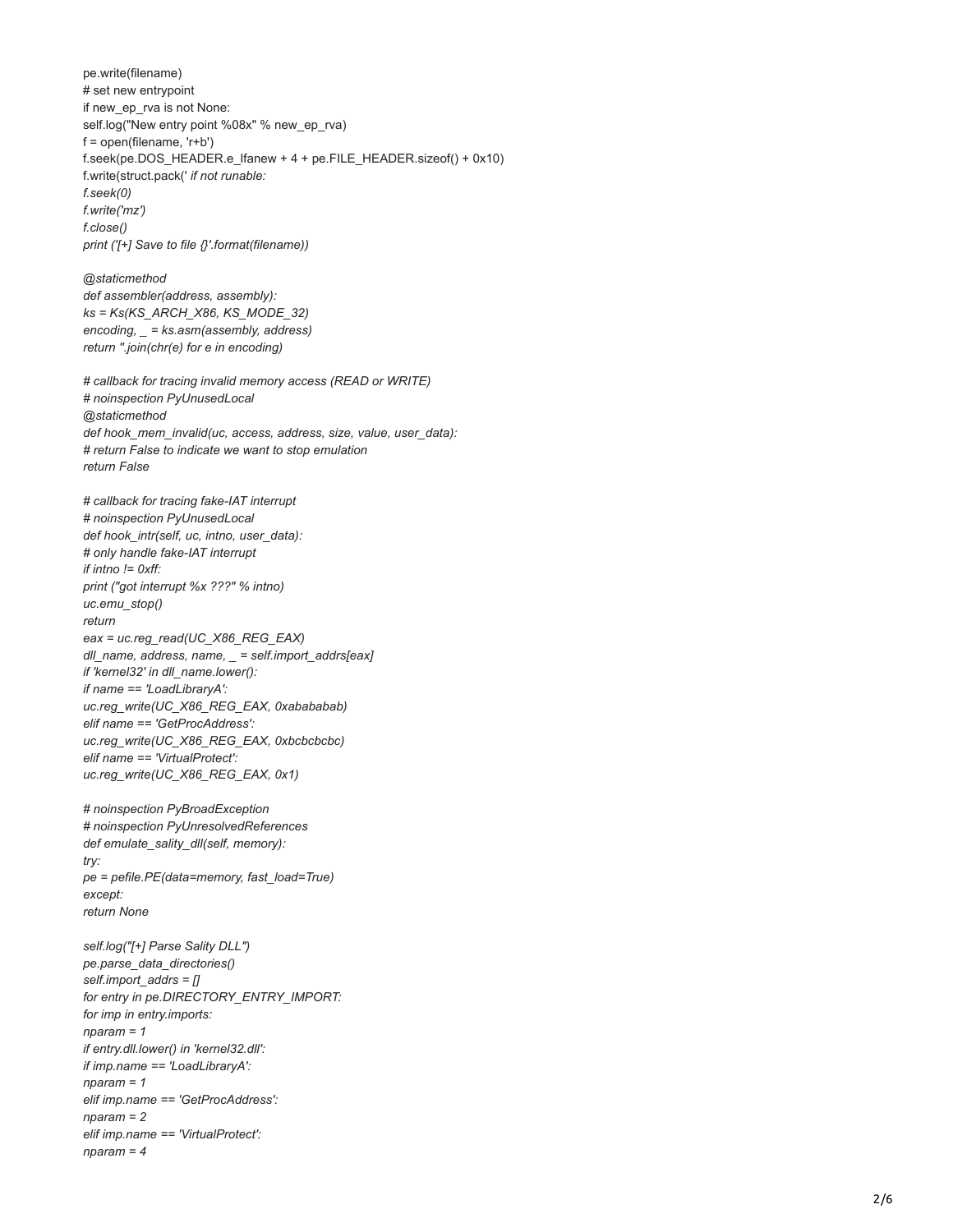*self.import\_addrs.append((entry.dll, imp.address, imp.name, nparam))*

*return*

*self.log('[+] Analyze UPX stub code') entry\_point\_code = str(pe.get\_memory\_mapped\_image())[pe.OPTIONAL\_HEADER.AddressOfEntryPoint:] begin\_addr = pe.OPTIONAL\_HEADER.ImageBase + pe.OPTIONAL\_HEADER.AddressOfEntryPoint end\_addr = begin\_addr for i in self.md.disasm(str(entry\_point\_code), begin\_addr): if i.mnemonic.lower() in ['popad', 'popal', 'popa']: end\_addr = i.address + 1 break self.log("[+] Initialize emulator in X86-32bit mode") mu = Uc(UC\_ARCH\_X86, UC\_MODE\_32) # map memory for this emulation mu.mem\_map(pe.OPTIONAL\_HEADER.ImageBase, pe.OPTIONAL\_HEADER.SizeOfImage) # stack stack\_addr = 0x1000 stack\_size = 0x4000 mu.mem\_map(stack\_addr, stack\_size) # write machine code to be emulated to memory mu.mem\_write(pe.OPTIONAL\_HEADER.ImageBase, pe.get\_memory\_mapped\_image()) # initialize machine registers mu.reg\_write(UC\_X86\_REG\_ESP, stack\_addr + stack\_size / 2) # intercept invalid memory events mu.hook\_add(UC\_HOOK\_MEM\_READ\_UNMAPPED | UC\_HOOK\_MEM\_WRITE\_UNMAPPED, self.hook\_mem\_invalid) # build IAT table iat\_addr = 0x10000 e = self.assembler(iat\_addr, 'mov eax, 1;int 0xff;ret 0xffff') iat\_size\_adj = pe.adjust\_SectionAlignment(len(self.import\_addrs) \* len(e) + pe.OPTIONAL\_HEADER.SectionAlignment, pe.OPTIONAL\_HEADER.SectionAlignment, pe.OPTIONAL\_HEADER.FileAlignment) mu.mem\_map(iat\_addr, iat\_size\_adj) for i in range(len(self.import\_addrs)): \_, iat\_entry, \_, nparam = self.import\_addrs[i] func\_addr = iat\_addr + i \* len(e) if nparam > 1: c = self.assembler(func\_addr, 'mov eax, %x;int 0xff;ret %x' % (i, nparam)) else: c = self.assembler(func\_addr, 'mov eax, %x;int 0xff;ret' % i) mu.mem\_write(func\_addr, c) mu.mem\_write(iat\_entry, struct.pack(' # handle interrupt ourselves mu.hook\_add(UC\_HOOK\_INTR, self.hook\_intr) self.log('[+] Emulate machine code') mu.emu\_start(begin\_addr, end\_addr) decoded\_memory = mu.mem\_read(pe.OPTIONAL\_HEADER.ImageBase, pe.OPTIONAL\_HEADER.SizeOfImage) return decoded\_memory @staticmethod def check\_sality(code): signature = [(0, '\xE8\x00\x00\x00\x00\x5D\x8B\xC5\x81\xED\x05\x10\x40\x00\x8A\x9D\x73\x27\x40\x00\x84\xDB\x74\x13\x81\xC4'), (0x23, '\x89\x85\x54\x12\x40\x00\xEB\x19\xC7\x85\x4D\x14\x40\x00\x22\x22\x22\x22\xC7\x85\x3A\x14\x40\x00\x33\x33\x33\x33\xE9\x82\x00\x00\x00\x3 for offset, s in signature: if s != code[offset:offset + len(s)]: return False return True # callback for tracing instructions # noinspection PyUnusedLocal def hook\_code(self, uc, address, size, user\_data): # I expect 'retn' if size != 1: return if uc.mem\_read(address, size) != '\xc3':*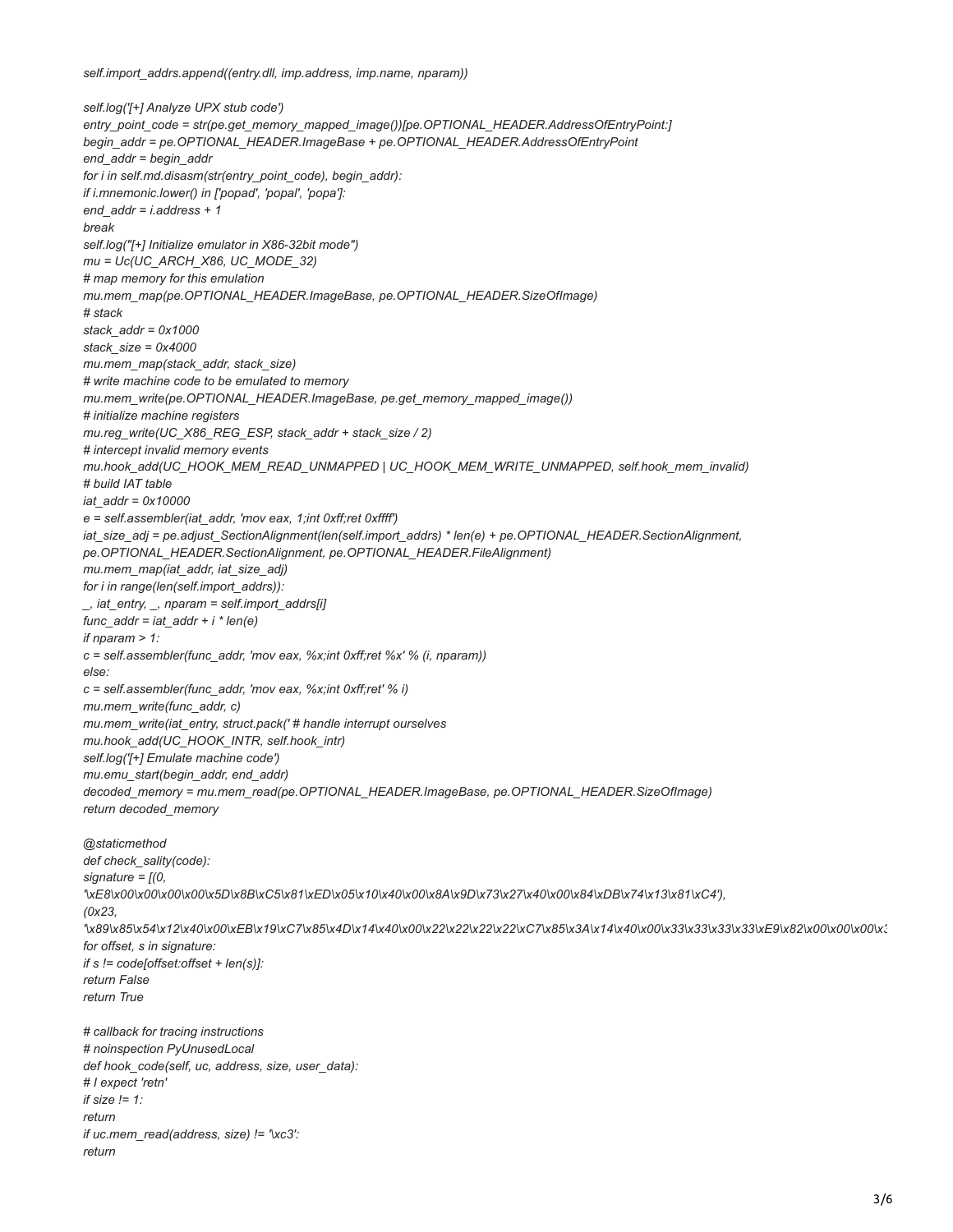*esp = uc.reg\_read(UC\_X86\_REG\_ESP) sality\_entrypoint = struct.unpack(' code = uc.mem\_read(sality\_entrypoint, 0x100) if not self.check\_sality(code): return self.detected = True uc.emu\_stop() # noinspection PyBroadException def extract(self): if self.sample is None: return self.log("[+] Parse PE File") try: self.sample.seek(0) except: pass pe = pefile.PE(data=self.sample.read(), fast\_load=True) self.log("[+] Initialize emulator in X86-32bit mode") mu = Uc(UC\_ARCH\_X86, UC\_MODE\_32) # map memory for this emulation mu.mem\_map(pe.OPTIONAL\_HEADER.ImageBase, pe.OPTIONAL\_HEADER.SizeOfImage) # stack stack\_addr = 0x1000 stack\_size = 0x4000 mu.mem\_map(stack\_addr, stack\_size) # write machine code to be emulated to memory mu.mem\_write(pe.OPTIONAL\_HEADER.ImageBase, pe.get\_memory\_mapped\_image()) # initialize machine registers mu.reg\_write(UC\_X86\_REG\_ESP, stack\_addr + stack\_size / 2) # tracing all instructions with customized callback mu.hook\_add(UC\_HOOK\_CODE, self.hook\_code) # intercept invalid memory events mu.hook\_add(UC\_HOOK\_MEM\_READ\_UNMAPPED | UC\_HOOK\_MEM\_WRITE\_UNMAPPED, self.hook\_mem\_invalid) self.log('[+] Emulate machine code') begin\_addr = pe.OPTIONAL\_HEADER.ImageBase + pe.OPTIONAL\_HEADER.AddressOfEntryPoint end\_addr = pe.OPTIONAL\_HEADER.ImageBase + pe.OPTIONAL\_HEADER.SizeOfImage try: mu.emu\_start(begin\_addr, end\_addr) except Exception as e: self.log('[-] Emulator error: %s' % e) return if not self.detected: self.log('[-] Sality not found') return self.log("[+] Find Sality section") sality\_section\_addr = None eip\_rva = mu.reg\_read(UC\_X86\_REG\_EIP) - pe.OPTIONAL\_HEADER.ImageBase for section in pe.sections: va\_adj = pe.adjust\_SectionAlignment(section.VirtualAddress, pe.OPTIONAL\_HEADER.SectionAlignment, pe.OPTIONAL\_HEADER.FileAlignment) if va\_adj <= eip\_rva < va\_adj + section.Misc\_VirtualSize: sality\_section\_addr = va\_adj break if sality\_section\_addr is None: self.log("[-] Sality section not found") return mapped\_memory = str(mu.mem\_read(pe.OPTIONAL\_HEADER.ImageBase + sality\_section\_addr, pe.OPTIONAL\_HEADER.SizeOfImage - sality\_section\_addr)) self.detect\_control\_server(mapped\_memory) for m in re.finditer('MZ', mapped\_memory): sality\_dll = mapped\_memory[m.start():] decoded\_sality\_dll = self.emulate\_sality\_dll(sality\_dll) if decoded\_sality\_dll is None: continue*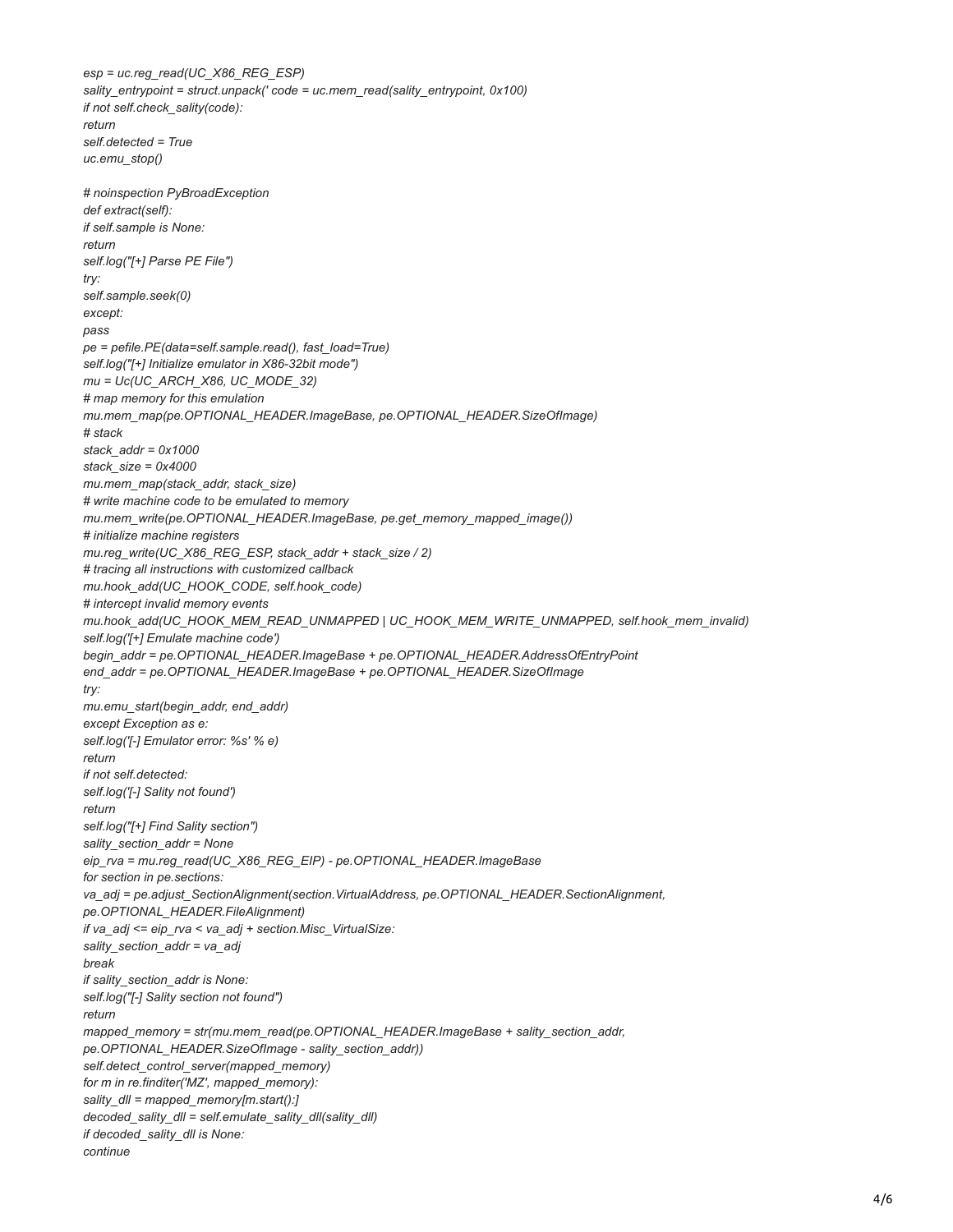*self.detect\_control\_server(decoded\_sality\_dll) if self.output is not None: self.output.write(decoded\_sality\_dll) self.log("[+] Write Sality DLL to file successfully") self.log("[+] Analyze Sality DLL successfully") def detect\_control\_server(self, memory): # detect URL urls = re.findall('http[s]?://(?:[a-zA-Z]|[0-9]|[\$-\_@.&+]|[!\*\(\),]|(?:%[0-9a-fA-F][0-9a-fA-F]))+', memory) for \_ in urls: self.control\_server.append(str(\_)) def get\_args(): """This function parses and return arguments passed in""" # Assign description to the help doc parser = argparse.ArgumentParser(description='Script extracts URLs of Win32-Sality variants from a given file.') # Add arguments parser.add\_argument('-z', '--zip', action='store\_true') parser.add\_argument('-p', '--password', type=str, help='Password to open zip file', required=False, default=None) parser.add\_argument('-n', '--name', type=str, help='File name in zip file', required=False, default=None) parser.add\_argument('-d', '--dump', type=str, help='Dump sality DLL to file', required=False, default=None) parser.add\_argument('file', nargs='?') # Array for all arguments passed to script args = parser.parse\_args() file\_name = None if args.file is not None and len(args.file) > 0: file\_name = args.file # Return all variable values return file\_name, args.zip, args.password, args.name, args.dump def main(): # Match return values from get\_args() # and assign to their respective variables z = None file\_name, is\_zip, password, name, dump = get\_args() if file\_name is None: print "Enter file name" return if is\_zip: from zipfile import ZipFile z = ZipFile(file\_name) f = z.open(name, 'r', password) else: f = open(file\_name, 'rb') if dump is not None: d = open(dump, 'wb') else: d = None sd = SalityExtractor(f, d) sd.extract() if len(sd.control\_server) > 0: print sd.control\_server else: print 'Found nothing' if f is not None: f.close()*

*if z is not None: z.close() if d is not None: d.close()*